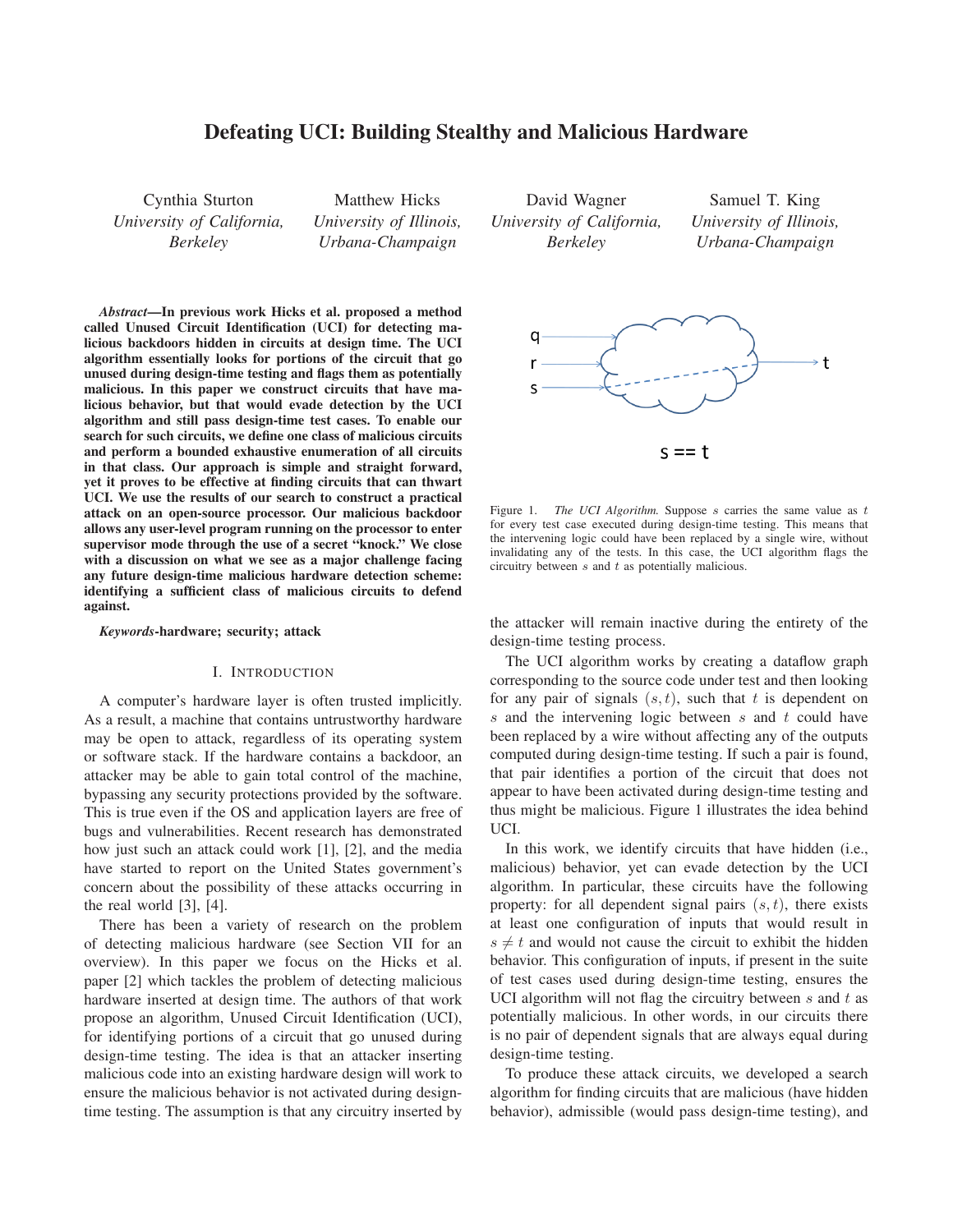stealthy (would evade UCI). The algorithm is straightforward, a bounded exhaustive enumeration of possible combinational logic circuits from a given set of gates, yet it proves powerful in finding hardware that defeats UCI.

Using one of the circuits returned by our search, we implement a practical attack against an open-source processor. We insert a backdoor into an open-source processor and show that the backdoor is *not* detected by the UCI algorithm. Our backdoor allows a user-level program that knows the secret handshake to enter supervisor mode and thus take control of the system. The behavior of our attack is identical to one described in earlier work on malicious backdoors in hardware [2], but unlike prior work, our backdoor is constructed in a way that evades detection by UCI. Our attack targets the Leon3 processor, $<sup>1</sup>$  an implementation of the</sup> SPARCv8 architecture.<sup>2</sup> We synthesize a Leon3 processor with our backdoor added and show that a user-level program running on Linux on the processor can exploit the attack and cause the processor to transition into supervisor mode by executing a special sequence of instructions.

After describing our practical attack, we look at ways UCI might be strengthened against the type of attacks we built. Our work suggests there is no easy fix to UCI, and indeed, any UCI-like algorithm that depends solely on test cases (which are necessarily non-exhaustive) for the specification of correct behavior will always run into difficulty. We identify what we see as a major challenge for any future UCI-like algorithm: identifying an adequate class of malicious circuits to defend against. We discuss these topics further in Section VI.

### *A. Contributions*

This research contributes to the field of malicious hardware detection in the following ways:

- We show that UCI, the malicious hardware detection scheme proposed by Hicks et al. [2], is flawed. We design and implement an attack on the Leon3 processor that can be exploited to launch a software-level attack. The malicious hardware evades detection by UCI, while still allowing the processor to pass design-time testing.
- We present an approach for finding malicious circuits that can be easily tailored and replicated for evaluating future research in the area of malicious hardware detection. We use this approach to find simple circuits that contain malicious behavior, but that UCI would not be able to detect.
- We present what we feel is a major challenge facing any future design-time malicious hardware detection scheme: identifying an adequate class of malicious circuits to defend against.

### *B. Threat Model and Assumptions*

We follow the same threat model and assumptions introduced by Hicks et al. [2]. Namely, we assume a rogue designer can insert malicious hardware into the circuit design, but the attack needs to remain hidden during traditional design-time testing. The rogue designer cannot control the suite of tests used for design-time testing of the hardware, but can learn arbitrary information about the test cases (e.g., which instructions will appear in a test case).

### II. BACKGROUND: UCI

Before describing our approach to finding attacks on UCI, we first explain how the UCI algorithm works. The following description is intended only to give a high level understanding of how the algorithm works. The technical details can be found in the original paper [2].

UCI operates on the design of some circuit, given in some hardware description language  $(HDL)$ .<sup>3</sup> The algorithm proceeds in four phases: static analysis, instrumentation, verification, and classification. In the first phase, a dataflow graph is constructed from the source code (which may or may not contain hidden malicious logic). In the graph, each edge represents a signal (wire) and each node represents a gate. The dataflow graph is used to find the set of all dataflow pairs: the set of pairs of signals  $(s, t)$  where there is some path from  $s$  to  $t$  in the dataflow graph. Such a path indicates that data can flow from signal  $s$  to signal  $t$ . Another way to think about it is that signal  $t$  is dependent on signal  $s$ .

Once the set of dataflow pairs has been identified, the original source code is modified to include tracking hardware: signals that note whenever any dataflow pair becomes unequal, i.e., whenever  $s \neq t$ .

The third phase of the algorithm is verification. The newly instrumented code is simulated and run through a battery of tests. At the end of the verification phase, the tracking signals show which, if any, dataflow pairs were equal throughout all test cases. These dataflow pairs indicate places where malicious circuitry may lie. If there is a dataflow pair  $(s, t)$  for which the property  $s = t$  holds throughout all test cases, then it follows that the circuitry between  $s$  and  $t$  could be replaced with a single wire (i.e., short-circuited) without affecting the result of any test case. This intermediate circuitry is highlighted as potentially malicious, as this logic seems to serve no purpose in any of the test cases.

### III. CONSTRUCTING ATTACKS: METHODOLOGY

In this section, we define a class of circuits that can evade detection by UCI and that can be used for malicious

<sup>&</sup>lt;sup>3</sup>Hicks et al. [2] state that their approach would work equally well on a netlist describing the circuit. However, their exposition assumes the HDL is provided and therefore, in our description, we do as well. This issue has no bearing on the ability of UCI to detect our attacks.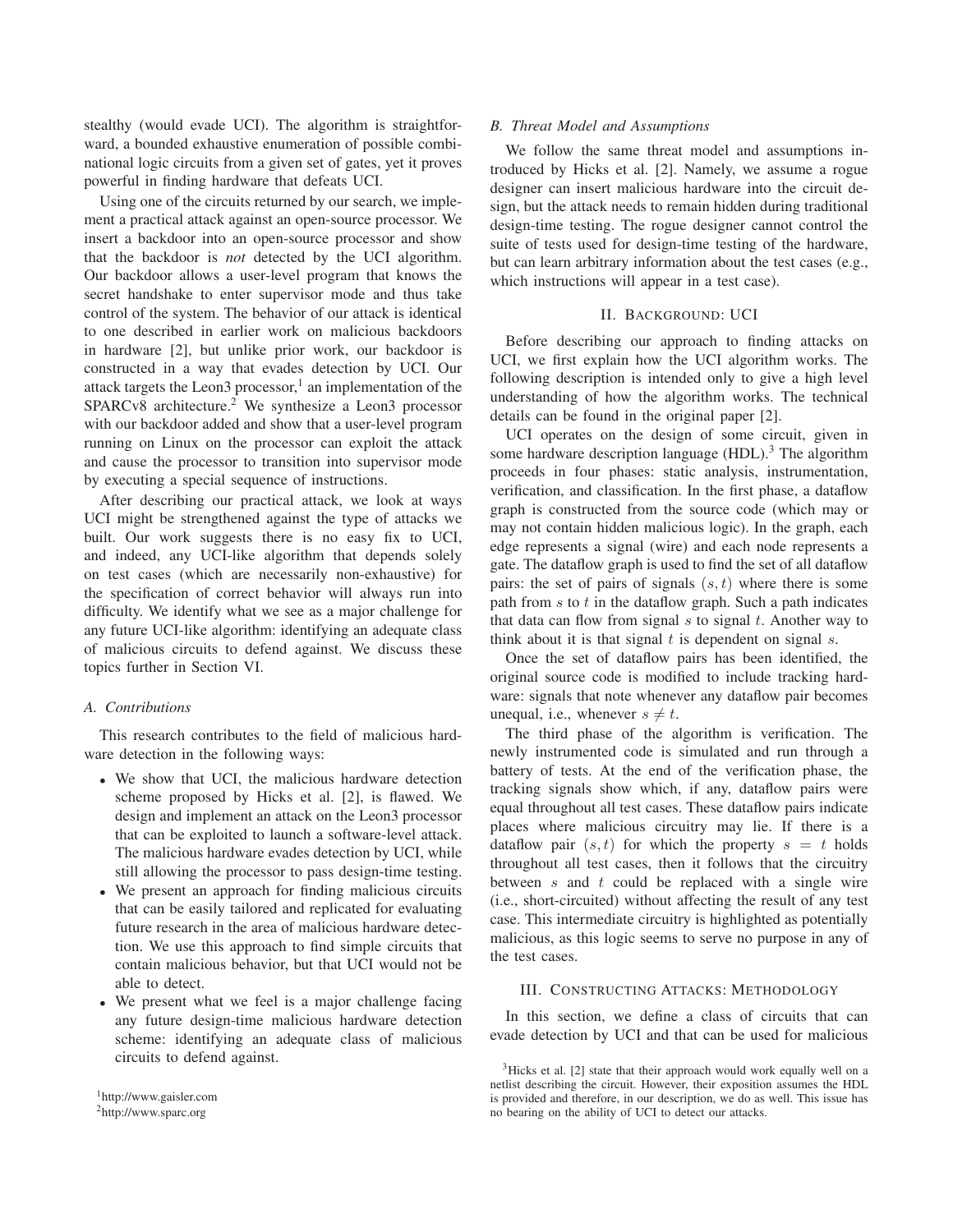purposes. Then, we conduct a systematic search for circuits in this class, with the following approach:

- 1) We fix an upper bound on the number of input signals to the circuit and on the size of the circuit (total number of gates). Also, we fix the type of gates that may be used in the circuit.
- 2) We enumerate all circuits of the class which fall within the bounds.
- 3) We analyze each circuit generated and keep those that evade UCI, meet our definition of malicious, and could still pass design-time testing.

All circuits produced by this search defeat UCI and could be used by an attacker to insert a stealthy, malicious backdoor into a target hardware design. We define search criteria that are sufficient for a circuit to evade detection by UCI, but the criteria are by no means necessary: there may be other ways to construct circuits that defeat UCI. The search criteria are designed to keep the search practical. As shown in Section IV, the class of circuits the search produces is rich enough to defeat UCI and produce a malicious circuit that can be used in a practical attack.

### *A. Definitions*

Before defining the class of circuits targeted by our search, we define the following terms:

*Basis of Gates:*

The basis of gates is a set  $G = \{g_0, g_1, \ldots, g_n\}$ of logic gates available for use in building circuits. Circuits generated by our search will use only these gates.

### *Circuit:*

For our purposes, a circuit  $C$  is some combinational logic built using gates from the basis.  $C(x)$ denotes the output of  $C$  on input  $x$ . We focus on circuits that produce a single bit of output, so a circuit C defines an *output function* f from nbit inputs to 1-bit outputs: namely, the function  $f: \{0,1\}^n \to \{0,1\}$  given by  $f(x) = C(x)$ . The output function  $f$  specifies only the input-output behavior of the circuit, whereas the circuit  $C$  itself also records the internal structure of the circuit.

Each internal wire  $w$  of  $C$  computes some function  $f_w$ . In our search algorithm, for each circuit C we store only its output function  $f$  and the set  $S =$  ${f_w : w$  is an internal wire of  $C$  of functions for each internal wire of C. For conciseness, we often identify the circuit C with this information:  $C =$  $(f, S)$ . Given an arbitrarily complex circuit design, we can compute  $f, S$  recursively, as follows:

1) If  $C$  is a single wire connecting an input  $x$  to the output, it computes the projection function  $f(x) = x$  and has no internal wires:  $C=(f,\emptyset).$ 

2) Suppose  $C_1 = (f_1, S_1)$  and  $C_2 = (f_2, S_2)$ are circuits, and suppose the circuit  $C$  is formed by combining the outputs of circuits  $C_1$  and  $C_2$  with a 2-input gate g from the basis of gates, i.e.,  $C = g(C_1, C_2)$ . Then the resulting circuit can be expressed as

$$
C = (g(f_1, f_2), S_1 \cup S_2 \cup \{f_1, f_2\}).
$$

A similar pattern applies to gates with more or less than 2 inputs.

*Size:*

The size of the circuit is the total number of gates used to construct the circuit.

*Trigger Condition:*

We define two types of inputs to every circuit constructed: trigger and non-trigger. The non-trigger inputs are the normal inputs, which are used in the normal functionality of the circuit, while the trigger inputs are used only to define a rare condition under which the hidden malicious behavior will be activated. In particular, the hidden behavior should appear if and only if the set of trigger inputs are driven with a single, specific, predetermined, value (the trigger value). The trigger condition is the condition that the trigger inputs are driven with that specific value. Thus, under the trigger condition, a malicious circuit exhibits its special hidden behavior.

The input  $x$  to the circuit is decomposed into  $x = (i, t)$ , where  $i = (i_0, \dots, i_\ell)$  denotes the nontrigger inputs and  $t = (t_0, \ldots, t_m)$  denotes the trigger inputs.

*Non-Trigger Condition:*

A circuit is in the non-trigger condition whenever the trigger inputs are not driven with the trigger values, i.e., when the trigger condition is false. Under the non-trigger condition, the circuit exhibits its expected behavior.

### *Admissible Circuit:*

We say that a circuit is *admissible* if: (1) there exists exactly one trigger condition, (2) the circuit has at least one non-trigger input, and (3) under the non-trigger condition, the trigger inputs become don't-cares (do not have any effect on the output value of the circuit). Our search algorithm only examines admissible circuits.

The admissibility requirement defines a clear separation between trigger and non-trigger inputs and ensures that any constructed malicious circuits will still pass design-time testing.

Note that while the definition of admissibility requires the output of the circuit to be independent of the particular values on the trigger inputs in the non-trigger condition, we do *not* place a similar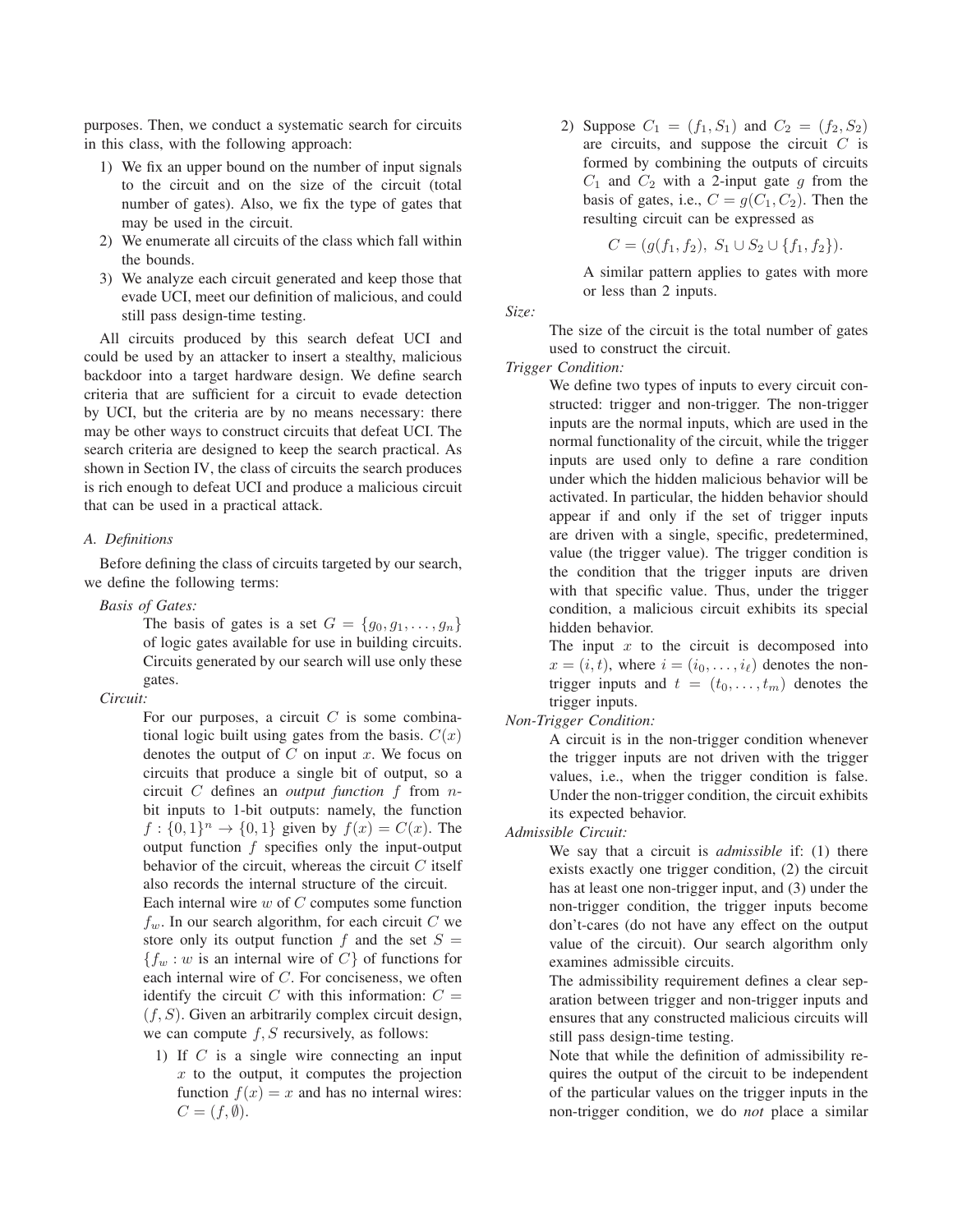restriction on non-trigger inputs. In the trigger condition, the output of the circuit is permitted to depend upon non-trigger inputs (the non-trigger inputs do not need to be don't-cares in this case).

### *Obviously Malicious Circuit:*

We define a circuit to be *obviously malicious* if there exists any two valuations to the inputs to the circuit  $x = (i, t)$ ,  $x' = (i, t')$  where t is in the nontrigger condition and  $t'$  is in the trigger condition and  $C(x) \neq C(x')$ . In other words, the circuit is malicious if changing just the trigger inputs from a non-trigger value to the trigger value can change the output of the circuit (presumably, activating its hidden functionality).

### *Stealthy Circuit:*

We define a circuit to be *stealthy* if UCI will not flag any part of the circuit as malicious. We assume the test suite used by UCI includes every possible input where the trigger condition is false. (We discuss the implications of this assumption in Section VI.) Thus, a circuit will be stealthy if there is no pair of dependent wires that are always equal during design-time testing. To be more precise, a circuit  $C = (f, S)$  will be stealthy if there is no pair  $s_i, s_j$  of internal wires  $(s_i \in S, s_j \in S \cup \{f\})$ such that data can flow from  $s_i$  to  $s_j$ , and such that  $s_i = s_j$  always holds for all inputs satisfying the non-trigger condition.

### *B. Defining Malice and Requiring Admissibility*

Our definitions of admissible and obviously malicious circuits require further discussion. We emphasize that these are intended to serve as a sufficient, but not necessary, condition under which a circuit could be used in an attack. They are by no means an exhaustive characterization of when a circuit might contain a hidden backdoor. For instance, we can imagine circuits that do not have a clear separation between trigger and non-trigger inputs, and which exhibit hidden behavior if the entire input satisfies a certain rare condition; such circuits might be useful to an attacker, but would not be found by our search. Our definitions are intended solely to make algorithmic search easier, by focusing the search on a particular type of dangerous circuit. Our results show that this is sufficient to find serious attacks against the UCI algorithm—but we do not claim that it can be used to create all possible attacks.

Our focus on circuits that have a clean separation between trigger and non-trigger inputs is motivated by the need for some objective way to recognize malicious circuits. Consider, for example, a single AND gate with two inputs and one output. Without any further context, there is no meaningful way to classify this circuit as benign or malicious. Since we can not determine *a priori* whether a constructed circuit is malicious, we instead look for hidden functionality. Hidden functionality should be triggered only in a special condition that is unlikely to arise in normal design-time testing. A simple special case arises when some of the inputs are used only to trigger the hidden functionality, and do not otherwise affect the circuit's behavior. This motivates separating the inputs into non-trigger vs. trigger inputs. If the circuit exhibits new behavior when the trigger inputs are set to a special value, then we consider that the circuit has hidden behavior and thus may be malicious.

We impose the admissibility requirement only to facilitate algorithmic search. It is possible to imagine a malicious circuit in which all inputs affect the output at all times, but one particular combination of inputs produces an unwanted, malicious behavior. (Indeed, in a real-world setting, this is a particularly plausible type of attack.) However, recognizing that such a circuit is malicious requires some semantic knowledge of desirable vs. undesirable behavior.

To see why this is so, we consider an example. Suppose C is a circuit with two trigger inputs  $t = (t_0, t_1)$  and with trigger condition  $t_0 \wedge t_1$  (i.e., the trigger condition holds if  $t = (1, 1)$ . The admissibility constraint requires

$$
\forall i \quad C(i,(0,0)) = C(i,(1,0)) = C(i,(0,1)),
$$

i.e., so long as the trigger inputs are not both "1", they do not affect the output of the circuit. If the circuit is admissible, we can easily recognize it as malicious if we have

$$
\exists i, t \; . \; C(i,t) \neq C(i,(1,1)),
$$

since this means that when the trigger inputs are fed with a special value (namely,  $(1, 1)$ ), the circuit behaves differently.

Now assume that the circuit  $C$  is not admissible. In this case, it would be easy to find a pair of inputs  $(i, t), (i, t')$ such that  $C(i, t) \neq C(i, t')$ , which implies that either  $C(i, t) \neq C(i, (1, 1))$  or  $C(i, t') \neq C(i, (1, 1))$ . This is true regardless of whether the circuit is malicious or not. In other words, if  $C$  is not admissible, it is always true that

$$
\exists i, t \quad C(i, t) \neq C(i, (1, 1)),
$$

whether  $C$  is malicious or not. Therefore, in the absence of any kind of specification of desirable behavior, there is no clear basis for distinguishing a malicious circuit from a non-malicious circuit.

Even though we only include admissible circuits in our search results, as we show in Section IV-B, we were able to easily translate one of the circuits from our search results into a real-world attack.

### *C. Methodology*

With the definitions in place, we can now explain our methodology more precisely. We enumerate all circuits in the class defined by the following parameters:

- 1 or 2 non-trigger inputs:  $i = (i_0, i_1)$  or  $i = (i_0)$ .
- 2 trigger inputs:  $t = (t_0, t_1)$ .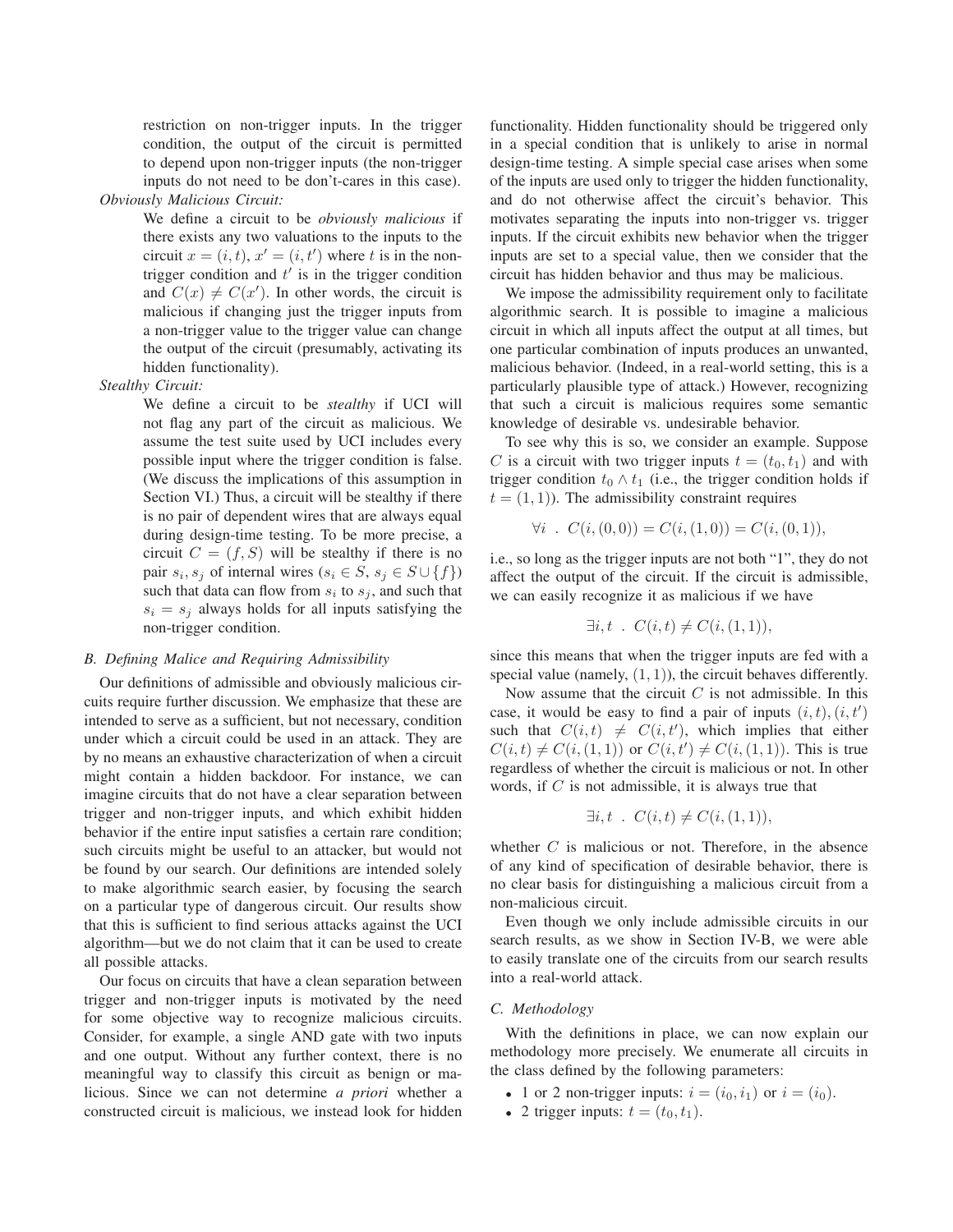- Basis of gates given by the set  $G$ , where
- $G \subseteq \{AND, OR, NOT, NAND, 2-input MUX\}.$
- Trigger condition given by  $t_0 \wedge t_1$  (i.e., the trigger condition holds if  $t = (1, 1)$ ).
- Circuit size:  $N \leq 3$ .

For each circuit enumerated, if it is admissible, obviously malicious, and stealthy, we add it to our set of malicious circuits that can evade detection by UCI.

### *D. Searching for Circuits*

Our search algorithm works as follows. We maintain a workqueue of newly formed circuits—these will serve as building blocks for future circuits. We also maintain a set of completed circuits R. Roughly speaking, in each iteration of the algorithm we remove one circuit  $C$  from the workqueue, consider all ways to expand  $C$  by adding one gate, add each new circuit generated in this way to the workqueue, and then add C to the list of completed circuits.

More precisely, we initialize the search by setting  $R := \emptyset$ and populating the workqueue with four circuits:  $C_0$  =  $(i_0, \emptyset)$ ,  $C_1 = (i_1, \emptyset)$ ,  $C_2 = (t_0, \emptyset)$ ,  $C_3 = (t_1, \emptyset)$ . In each iteration, we remove one circuit from the front of the workqueue, say  $C = (f, S)$ . If C is admissible, obviously malicious, and stealthy, we output  $C$  and the search continues with the next circuit in the queue. Otherwise, for each gate  $g \in G$  and each circuit  $C' \in R \cup \{C\}$ , we build a new circuit C'' as  $C'' = g(C, C')$ . If C'' is stealthy and not in R, it is appended to the workqueue, otherwise it is discarded. Once C has been combined with every circuit in  $R \cup \{C\}$ , using every gate in  $G, C$  is added to the set  $R$ .

This approach only explores circuits where every subcircuit is stealthy. Note that for a circuit  $C$  to be stealthy, it is necessary for every subcircuit of  $C$  to be stealthy; therefore, there is no point in exploring circuits with a subcircuit that is not stealthy. Also, the algorithm does not distinguish between two circuits  $C_1, C_2$  with the same output function and set of internal functions: if  $C_1 = (f, S)$  and  $C_2 = (f, S)$ , then these two circuits are indistinguishable in terms of UCI and in terms of their externally observable behavior, so we keep one of  $C_1, C_2$  and discard the other. This partitions circuits into equivalence classes and only keeps one representative of each equivalence class in the workqueue and completed set.

We conducted the above search multiple times, each time using a different basis G of gates. In particular, we conducted a separate search for each subset of {AND, OR, NOT, NAND, 2-input MUX}, excluding the empty set. The pseudo-code for the algorithm is shown below. We summarize the results of this search in Section V-D.

### IV. ATTACKS

From the set of admissible, obviously malicious, and stealthy circuits returned by our search, we select a small

**Algorithm 1** Searching for stealthy, admissible, obviously malicious circuits

|                          | $//$ Initial circuits, one for each input. |  |  |
|--------------------------|--------------------------------------------|--|--|
| $C_0=(i_0,\emptyset)$    |                                            |  |  |
| $C_1 = (i_1, \emptyset)$ |                                            |  |  |
| $C_2=(t_0,\emptyset)$    |                                            |  |  |
| $C_3 = (t_1, \emptyset)$ |                                            |  |  |
|                          |                                            |  |  |

// The set of already-considered circuits.

completed\_circuits =  $\emptyset$ 

// The circuits to use as building blocks in larger circuits. workqueue  $=[C_0, C_1, C_2, C_3]$ 

// The set of gates to use in building circuits.

 $gate\_basis = \{AND, OR, NOT\}$ 

/∗ While there are still circuits in the workqueue, pop the next one off and combine it with every previouslyconsidered circuit and with itself. ∗/

```
while length(workqueue) > 0 do
  curr circuit = workqueue.pop()if curr_circuit is stealthy, admissible, and obvi-
  ously malicious then
    print curr_circuit
  else
    for all gate in gate_basis do
     for all circ in completed_circuits ∪
      {curr_circuit} do
        new_circuit = gate(curr_circuit,
        circ)
        if new circuit is stealthy and not in
        completed_circuits then
          workqueue.append(new_circuit)
        end if
     end for
    end for
    completed_circuits.add(curr_circuit)
  end if
end while
```
circuit to analyze in order to gain an understanding of how it evades UCI. We then select a more complex circuit with the desired trigger condition and non-trigger condition output behavior for use in creating a privilege escalation attack in the Leon3 processor. We show that the attack evades UCI analysis.

### *A. Example Circuit*

The smallest circuit we found that satisfied our criteria was a two-gate circuit with basis  $G = \{MUX\}$ . This circuit is shown below in Figure 2. The inputs to the circuit are  $i = (i_0, i_1)$  (non-trigger inputs) and  $t = (t_0, t_1)$  (trigger inputs). The trigger condition is  $t_0 \wedge t_1$ . The output function of the circuit is  $f = (i_0 \wedge i_1) \vee (t_0 \wedge t_1 \wedge \neg i_1)$ . Under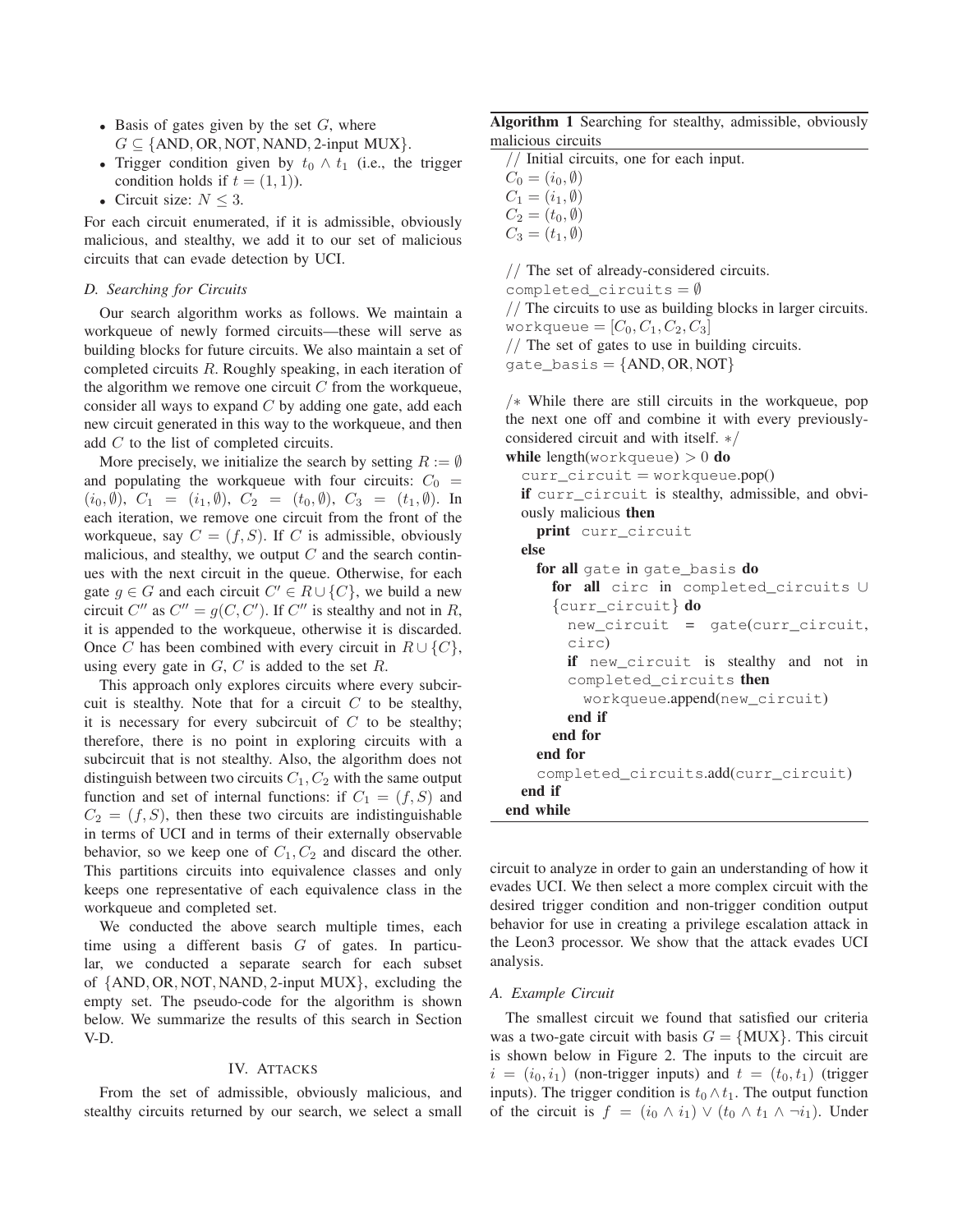non-trigger conditions the output function is  $f_{NT} = i_0 \wedge i_1$ . Under trigger conditions the output is  $f_T = i_0 \vee \neg i_1$ .



Figure 2. Two-gate, stealthy, admissible, and malicious circuit.

This circuit evades detection by UCI because there is no pair of dependent signals that are always equal under the non-trigger condition. The truth table in Figure 3 shows the input values and associated output values for this stealthy MUX circuit. In addition to showing the output function  $f$ , the table shows the values for the lone internal signal  $h$ . The rows below the dashed horizontal line are the signal values under the trigger condition, which are not seen during design-time testing. The final column notes when an input makes a dependent pair of signals unequal. The data in the table shows that if the test suite includes the inputs  $(t_1, t_0, i_1, i_0) = (0, 0, 0, 1), (0, 1, 0, 1), (1, 0, 0, 1),$ and  $(1, 0, 1, 0)$ , then UCI will not flag any part of the circuit as malicious. Since the trigger condition for all of these inputs is false and  $f_{NT} = i_0 \wedge i_1$ , for every test case this circuit will behave identically to an AND gate applied to  $i_0$ and  $i_1$ .

If a rogue designer has access to the source code of some security-critical hardware, he can replace any AND gate with the malicious circuit in Figure 2 and cause it to behave differently under a special condition that might not be exercised during design-time testing. If this affects some security-critical element of the hardware, it might introduce a hidden vulnerability or backdoor that is not detected by UCI.

UCI misses this behavior because the way the circuit was constructed, there is no intermediate function equivalent to  $i_0 \wedge i_1$  that UCI can short-circuit the output with. This idea of creating a non-trigger function which is *not* equivalent to any internal function is the key to defeating UCI.

### *B. Practical Attack*

The previous example indicates there are ways to construct simple circuits with hidden behavior that evade UCI. In this section, we show how an attacker can replace the functionality of a larger design with one of these circuits

| $t_1$    | $t_{0}$  | $\imath_1$ | $\iota_0$ | h              | f        | Comments                             |
|----------|----------|------------|-----------|----------------|----------|--------------------------------------|
| 0        | 0        | 0          | 0         | $\Omega$       | 0        |                                      |
| 0        | 0        | 0          | 1         | 1              | 0        | $h \neq t_1, h \neq t_0, h \neq i_1$ |
| 0        | 0        | 1          | 0         | $\theta$       | 0        |                                      |
| $\Omega$ | 0        | 1          | 1         | 1              | 1        |                                      |
| 0        | 1        | 0          | 0         | 0              | 0        |                                      |
| 0        |          | 0          | 1         | 1              | $\theta$ | $f \neq t_0, f \neq i_0, f \neq h$   |
| $\Omega$ | 1        | 1          | 0         | $\theta$       | $\theta$ |                                      |
| 0        | 1        | 1          | 1         | 1              | 1        |                                      |
|          | 0        | 0          | 0         | 0              | $\theta$ |                                      |
|          | $\Omega$ | 0          | 1         | 0              | $\theta$ | $h \neq i_0$                         |
|          | 0        | 1          | 0         | $\overline{0}$ | $\theta$ | $f \neq t_1, f \neq i_1$             |
|          | 0        |            | 1         | 0              | 1        |                                      |
|          |          | 0          | 0         | 1              | 1        | Trigger condition is true.           |
|          | 1        | 0          | 1         | 1              | $\theta$ | Trigger condition is true.           |
|          | 1        | 1          | 0         | 1              | 1        | Trigger condition is true.           |
|          |          |            | 1         |                |          | Trigger condition is true.           |

Figure 3. Truth table for two-gate circuit shown in Figure 2.

containing some hidden behavior and use the hidden behavior to create an attack. We insert our malicious hardware into a processor and show that UCI does *not* detect the attack.

The UCI paper describes what the authors call a *malicious foothold*: malicious hardware inserted into a processor that allows the attacker to later gain entry to the machine and launch a system-level attack. One such foothold they describe is the supervisor transition foothold. This is a piece of hardware inserted into the processor's core pipeline that, upon detecting a secret trigger sequence of instructions ("knock"), transitions the current process into supervisor mode.

Hicks et al. [2] show that UCI is able to detect their implementation of the supervisor transition foothold. In this section, we show how to implement the same attack, but in a way that UCI can not detect. We introduce a backdoor into the Leon3 processor, which implements the SPARCv8 architecture. The configuration of the processor and system are identical to the configuration used in the paper proposing UCI.

In order to implement a stealthy attack, we looked for a place in the code where the value of the supervisormode bit was set by the output of some  $n$ -input function super  $\Leftarrow$   $g(i_0, i_1, \ldots, i_{n-1})$ . Then we searched through our library of example stealthy, admissible, and malicious circuits to find one with the appropriate output function. We needed  $f_{NT} = g(i_0, i_1, \ldots, i_{n-1})$  and  $f_T = 1$ , which will, when triggered, artificially increase the privilege level of the executing process.

We inserted our attack in to the processor's integer unit pipeline. The process we modified is one that writes values computed in the previous clock cycle by each stage in the pipeline for use by the subsequent stages in the next clock cycle. Shown in Figure 4 is the fragment of the process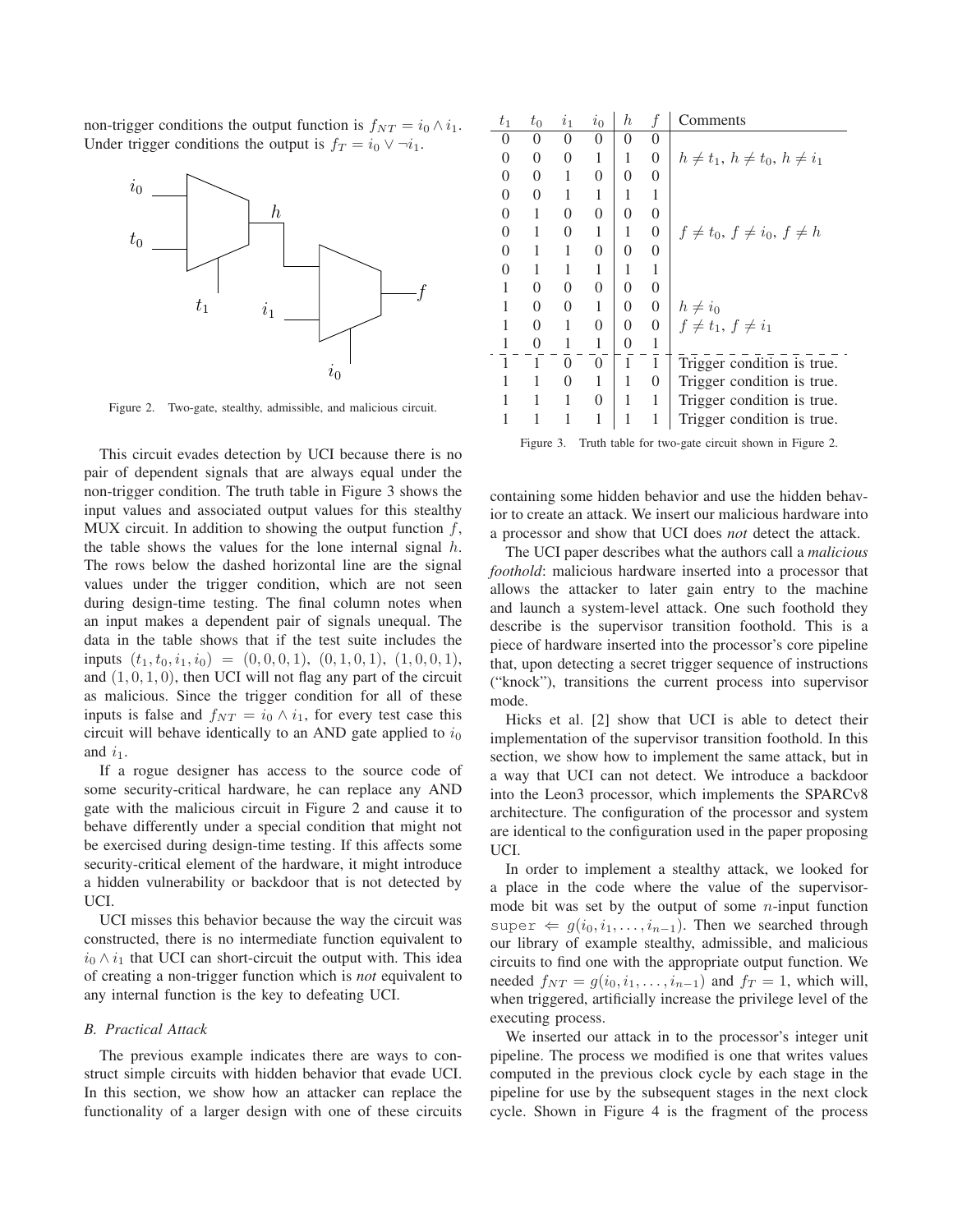pertaining to the setting of the super signal, the bit that will put the processor in supervisor mode. (This is not the actual code, but a more readable representation of the code's behavior.) On  $holdn = 1<sup>4</sup>$  the supervisor-mode bit gets updated with the value computed in the previous cycle  $(in.support)$ . On resetn = 0 (active low) the processor is put in supervisor mode. Otherwise, the supervisor-mode bit remains as it was in the previous cycle.

```
reg : process (clk)
 begin
    if rising_edge(clk) then
      if (holdn = '1') then
        super <= in.super;
      end if;
      if resetn = '0' then
        super \leq '1';
      end if;
    end if;
end process;
```
Figure 4. Original processor pipeline code responsible for setting the supervisor-mode bit. This is the code before we inserted our backdoor.



```
super <= ((NOT holdn AND super) OR
          (holdn AND in.super)) OR
 ((NOT resetn) OR (instruct_curr AND
     (instruct_prev OR ((NOT holdn AND super)
          OR (holdn AND in.super)))));
```
Figure 5. The attack circuit we use for the hidden backdoor. The top shows the structure of the attack. The bottom shows the HDL implementation of the attack.

Our attack sets super  $\Leftarrow$  1 when the processor sees a specific instruction repeated two times in a row. Not shown

<sup>4</sup>holdn is an active low signal that depends on a similar hold signal in the data and instruction caches

here are the two processes used to track when this instruction has been seen. The attack circuit we inserted is shown in Figure 5. We inserted the line of code shown there as a replacement to the code shown in Figure 4. As in our simple example (Figure 2), in this circuit there is no pair of dependent signals that could have been replaced by a wire during design-time testing without changing the behavior of the output signal. In the absence of the "knock" instructions, the attack code works as the original code did. For additional confidence that our modified processor could pass designtime testing, we tested it using the official SPARC certification test benches from SPARC International. The processor passed all tests, allowing the malicious process to carry the SPARC trademark.

In total, we inserted 19 lines of code into the processor. This includes the code to set the supervisor bit as well as the code to track the presence of the trigger instructions. We also removed 7 lines of the original code from the processor, for a net increase of 12 lines of code. This is comparable to the number of changes required for the attack used in the UCI paper.

Using the same tools and environment as in the UCI paper, we performed UCI analysis on the processor pipeline augmented with our attack. We used the test bench that comes bundled with the Leon3 processor for the UCI analysis. While the original UCI experiments used additional test cases, adding additional test cases does *not* increase the chance of detection by UCI. The number of circuits flagged by UCI as potentially malicious only *decreases* with the use of additional test cases. We discuss this point further in Section VI.

UCI was unable to detect our attack, with one caveat, which the next section describes.

### *C. Analysis of UCI Results*

The caveat is that, to test our attack, we extended the test bench slightly. The instruction we used as our trigger did not appear anywhere in the original test bench. Therefore, UCI was able to detect that the instruct\_prev and instruct\_curr signals (which indicate whether the previous/current instruction is the trigger instruction) were constant at 0. We added one instance of this instruction to the test bench, and confirmed that UCI is then unable to detect any sign of the attack circuit.

This modification to the test bench violates our assumption that the attacker can not control the tests used during design-time testing. However, as we argue next, this is not an inherent limitation of our attack, but rather an accidental artifact of a sub-optimal implementation of the attack, and it would be straightforward for an attacker to adjust the attack to avoid this issue. In particular, it would be easy to pick some other instruction that appears at least once in the test bench, but that does not appear twice in a row. It seems reasonable to assume that the attacker would know the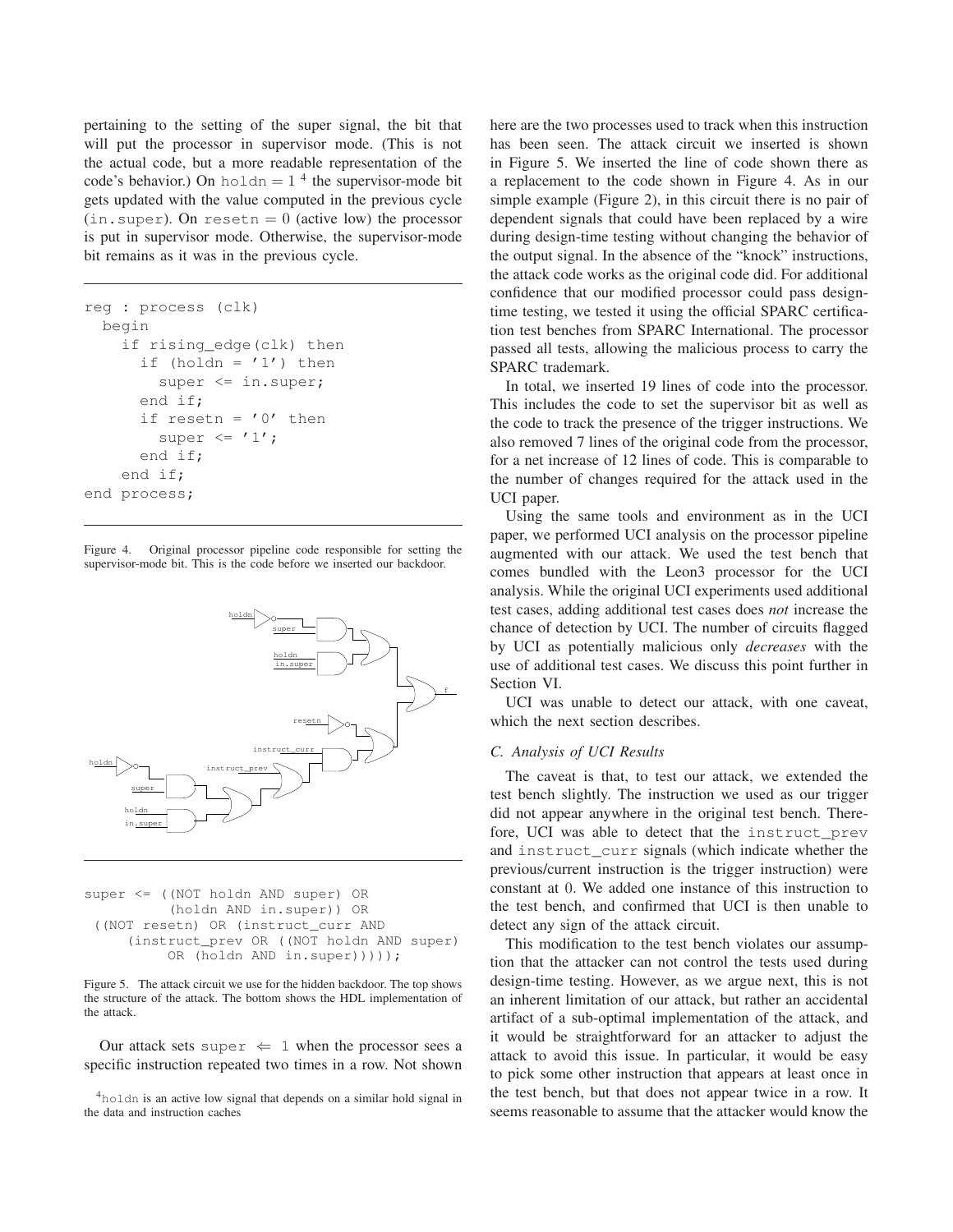contents of the test bench, or at least some of the test cases, making it easy to choose a trigger instruction that already exists in the test bench. In retrospect, we chose our triggering instruction poorly: we overlooked the need to choose a trigger instruction that already occurs in the test bench. It would have been trivial to choose a different instruction, and if we had chosen more wisely, no modification to the test bench would have been necessary.

We also verified that none of the false positives produced by UCI would inadvertently reveal our backdoor. The UCI algorithm produces a fair number of false positives: pairs of dependent signals that happen to always be equal during the design-time testing that was done, but that can be non-equal under legitimate, untested input configurations. If the attack circuit happens to fall within the dependency chain of a pair of such signals, the attack would be highlighted by UCI as potentially malicious. In other words, UCI might get lucky and catch the attack by sheer chance. If the system designers reviewed everything highlighted by UCI, then they might notice the attack circuit as they reviewed the false positives. To see if this was the case with our attack, we looked at all the pairs of signals highlighted by UCI and verified that none of the gates involved in our attack were involved in the dependency chain between two such signals.

We also verified that our attack is successfully able to defeat BlueChip, a hybrid software/hardware solution that builds upon UCI to defend against backdoors [2]. BlueChip removes any hardware flagged by UCI as potentially malicious and replaces it with a trap. During execution, any instruction that would have used the removed circuitry gets simulated in software using alternate instructions. Because our attack circuit is not detected by UCI, it is not removed by BlueChip, and thus BlueChip is not able to detect or defend against our backdoor. However, our attack relies upon the assumption that the trigger instructions will be executed natively, in hardware, and will not trap; we verified that this is indeed the case and that our trigger instructions will not cause an unwanted trap. In particular, we compared the set of (false positive) signals flagged by UCI when run on the processor using the regular test bench to that returned by UCI when using a test bench augmented with a test that executes our trigger instructions. There was no difference between the two. This demonstrates that our trigger instructions do not cause BlueChip to trap and simulate them in software; the instructions execute normally and successfully engage the backdoor.

To test our attack, we used an environment identical to that used in the UCI paper. We synthesized the Leon3 processor with our embedded attack on a Xilinx Virtex 5 FPGA development board and successfully booted the SnapGear Embedded Linux distribution (linux-2.6.21.1 kernel). Then, we wrote a user-level program that triggers the backdoor. The program was able to successfully transition the processor into supervisor mode, using the backdoor we built.

### *D. Multiple Triggers*

The above example is not perfectly stealthy, since there is always a chance the two-input trigger condition could occur as part of the traditional design-time testing all circuits are put through. Arguably, if the trigger instruction is chosen carefully, the chance that the test suite includes some sequence where the trigger instruction is executed twice in a row (thus detecting the backdoor) is low, but there still remains some chance that the backdoor is accidentally exposed during design-time testing.

We note that a smart attacker can virtually eliminate the chances of accidental exposure by choosing a trigger condition that holds only for a vanishingly small proportion of inputs. If the attacker uses an  $n$ -bit trigger condition, there is only a  $1/2^n$  probability that a randomly chosen test will expose the backdoor; by choosing  $n$  sufficiently large, the attacker can make the probability that any test reveals the backdoor negligible.

All of the malicious circuits discussed until now have only a 2-bit trigger. It is natural to wonder whether these attacks can be generalized to work with an  $n$ -bit trigger condition, for arbitrary  $n$ . Through manual analysis, we identified several malicious circuits that could be extended to an n-bit trigger condition, and we show one such circuit in Figure 6. This circuit has two non-trigger inputs  $i = (i_0, i_1)$ and *n* trigger inputs  $t = (t_0, t_1, \ldots, t_{n-1})$ , with the trigger condition  $t_0 \wedge t_1 \wedge \cdots \wedge t_{n-1}$ . The output function of this circuit is  $f = (i_0 \wedge i_1) \vee (t_0 \wedge t_1 \wedge \cdots \wedge t_{n-1})$ . Under non-trigger conditions the output function is  $f_{NT} = i_0 \wedge i_1$ . Under trigger conditions the output is stuck at  $f_T = 1$ .

The attack from Section IV-B can be extended to use an  $n$ -bit trigger, thereby making the backdoor even harder to detect through design-time testing. Figure 7 demonstrates one way to do so. This figure shows a design where executing a single specially chosen instruction  $n$  times in a row triggers the backdoor. To make the figure cleaner, we don't show the sub-circuit  $(\neg holdn \wedge super) \vee (holdn \wedge in.super)$  and instead show only its output. The circuit remains stealthy when the sub-circuit is put back in place. Other generalizations are possible; for instance, we could choose a secret sequence of *n* different instructions and trigger the backdoor only when those n instructions are executed consecutively. In this way, the attacker can make it vanishingly unlikely that the backdoor will be detected through black-box testing.

### V. POSSIBLE DEFENSES

Given the two attack circuits covered so far, there are a number of modifications to the UCI algorithm it might be natural to suggest. In this section, we look at a number of possible fixes to UCI and discuss the validity of each one. We argue that none of the natural modifications to UCI is secure: they can all be defeated through simple variations on our attacks. This suggests that it will not be straightforward to develop effective defenses against these attacks.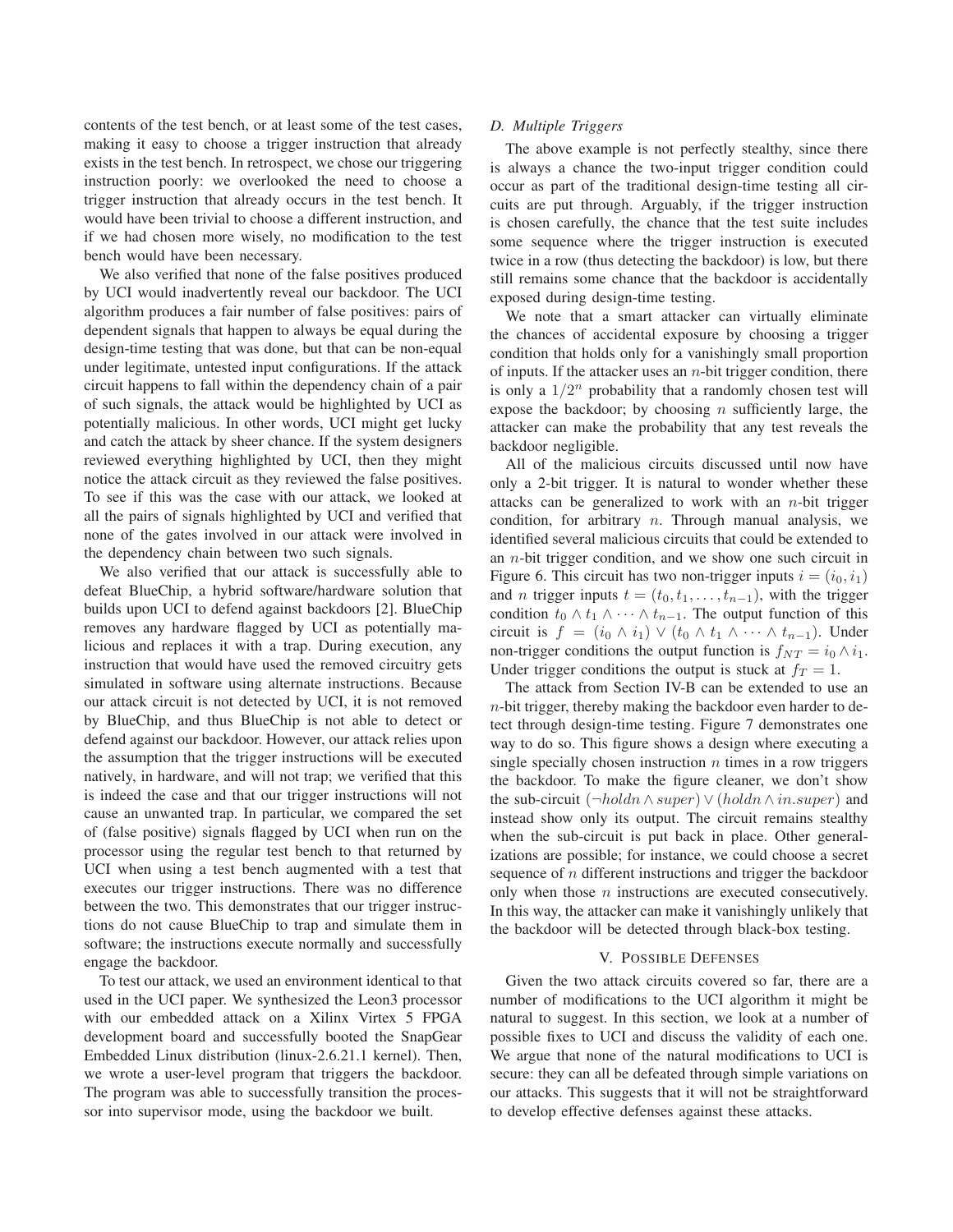

Figure 7. Practical attack circuit augmented to use  $n$  triggers.



Figure 6. Stealthy and malicious circuit with  $n$  trigger inputs.

### *A. Handling of MUX Control Inputs*

The UCI algorithm, as described in the original UCI paper [2, §5.3], does not treat the output of a MUX gate as data-dependent upon the control input to the MUX, and thus does not include these among the pairs of signals it analyzes, potentially missing some attacks. The original paper suggested that it would be straightforward to extend the UCI algorithm to treat MUX outputs as data-dependent upon their control signals (by converting MUX gates to their AND and OR gate representation and treating them as pure data flow elements).

This extension to UCI does not stop our attacks. The attack circuit in Figure 5 does not use any MUX gates, and thus is not affected by this modification to UCI: the attack remains effective and undetected by UCI. Therefore, our backdoor for the Leon processor would be unaffected by this extension to the UCI algorithm.

The example in Figure 2 does use MUX gates, but as it happens, even the extended UCI algorithm does not flag it as malicious, since there are test cases where the MUX outputs differ from their control inputs (e.g.,  $(0, 0, 0, 1)$ ,  $(1, 0, 1, 0)$ ). Our search algorithm considers the output of every gate to be dependent upon all of its input signals, without differentiating between control vs. data flow, so every stealthy circuit output by our search algorithm already defeats the extended UCI.

### *B. Shrinking the Basis of Gates*

The example shown in Figure 2 uses two MUX gates. One might wonder if the reason UCI fails to detect the malicious circuit is because the MUX gate is a macro element that contains three basic operations. It would take two AND gates and one OR gate to compute  $h$ , the intermediate signal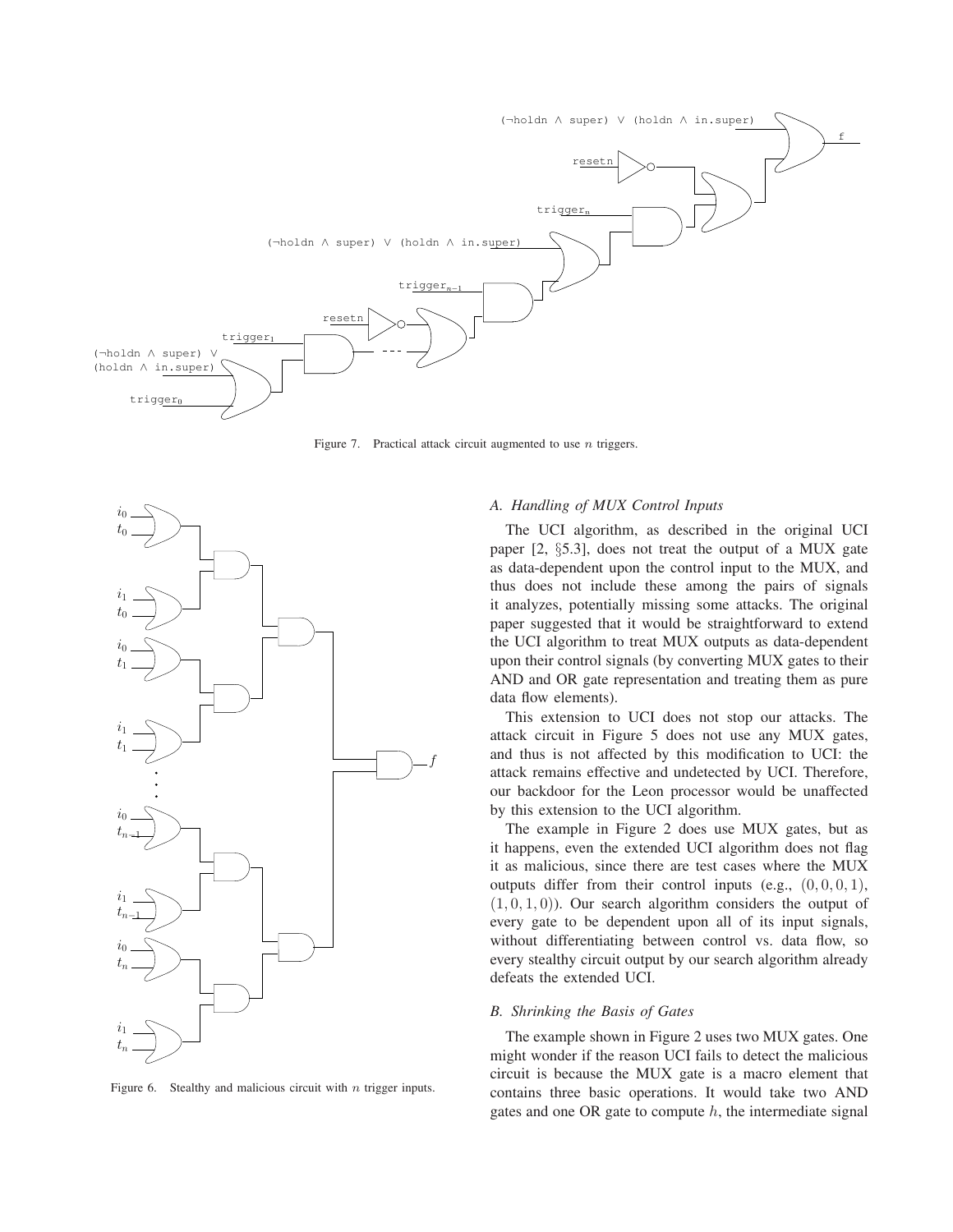computed by the first MUX gate. It feels as though the MUX gate is hiding some intermediate signals that might be present once this gate is compiled to silicon. It is natural to conjecture that, if these intermediate signals were exposed to UCI, UCI might be able to detect the attack. For instance, if we restrict the circuit so that it can only use simple gates such as {AND, OR, NOT}, then perhaps it would not be possible to defeat UCI (one might hope).

This defense does not work. As our practical attack on the Leon3 processor shows, it is possible to build a circuit that defeats UCI using only that three-gate basis. Moreover, with an additional search, we were able to find admissible, malicious, and stealthy circuits that used only NAND gates, as well as attacks that used only MUX gates. This demonstrates that even if we compile the circuit to NAND gates and then run UCI on the result, UCI still does not detect all malicious circuits.

We also performed  $\binom{5}{2}$  additional searches with an expanded basis, to examine each two-gate basis possible from the set {AND, OR, NOT, NAND, 2-input MUX}. We found admissible, malicious, and stealthy circuits for each of these  $\binom{5}{2}$  bases. This indicates that exposing additional intermediate values or shrinking the set of allowed gates is not sufficient to make UCI secure.

#### *C. Replacing Circuitry with a Single Gate*

For each of the malicious circuits shown in Section IV, there exists some sub-circuitry that could have been replaced with a single gate without changing the output under the non-trigger condition. The UCI algorithm looks for a dependent pair of signals where the intervening sub-circuit could be replaced with a wire. It seems natural to extend UCI to also look for any triplet of dependent signals  $(s, t, u)$ where  $u$  is dependent on both  $s$  and  $t$  and check whether the intervening circuitry between them could have been replaced by a single gate from the basis.

Unfortunately, this too can be broken. Figure 8 is a counter-example that shows this approach is insufficient. The circuit was built using the basis  $G = \{MUX\}$ . The output function of the circuit is  $f = (i_0 \wedge \neg i_1) \vee (t_0 \wedge t_1 \wedge i_1)$ . Under non-trigger conditions the output is  $f_{NT} = i_0 \wedge \neg i_1$ . Under trigger conditions the output is  $f_T = i_0 \vee i_1$ . There is no portion of the circuit that could be replaced with a single MUX gate without changing the function output under nontrigger conditions.

#### *D. Expressiveness of Attacks*

While the attack we demonstrated is very powerful, the function of the malicious circuit we used was very simple. (For instance, the attack in Figure 2 acts like a simple AND gate, in the non-trigger condition.) It is reasonable to ask how much the attacker is constrained by evading UCI. While we don't have any definitive answer to that question, the results from our search for admissible, malicious, and



Figure 8. Stealthy and malicious circuit in which no portion of the circuit could be replaced with a single MUX gate.

stealthy circuits suggests that there are enough distinct functions for the attacker to have a reasonable chance of implementing her malicious hardware of choice while still evading UCI.

For each search we explored all circuits up to a size of three gates. Once we had seen all circuits with less than four gates we stopped creating new circuits. Although our focus was on enumerating all circuits with at most three gates, as a consequence of our searching algorithm we ended up building some circuits with more than three gates along the way. Therefore our results do include some larger circuits.

We found 2,317 unique circuits that are admissible, obviously malicious, and stealthy. Of those, 75 had unique output functions. To put this number in perspective, the total number of unique output functions (for a circuit comprising any number of gates, but given our constraints of two non-trigger and two trigger inputs) that would meet our definition of obviously malicious and admissible (although not necessarily stealthy) is  $2^4 \times 2^4 = 256$ . The total number of unique output functions for any four-input circuit of any size is  $2^{16} = 65536$ . Of the 75 unique output functions we found, 27 could be expressed by a circuit with 3 or fewer gates. The circuits for the other 48 output functions contained between 4 and 7 gates. The smallest admissible, obviously malicious, and stealthy circuit we found used 2 MUX gates. The smallest circuit that did not use a MUX gate required 3 gates.

In addition to bounding the search, we also forced the search to time out after ten minutes, regardless of whether all one-, two-, and three-gate circuits had been explored. Therefore, 27 represents a lower bound on the number of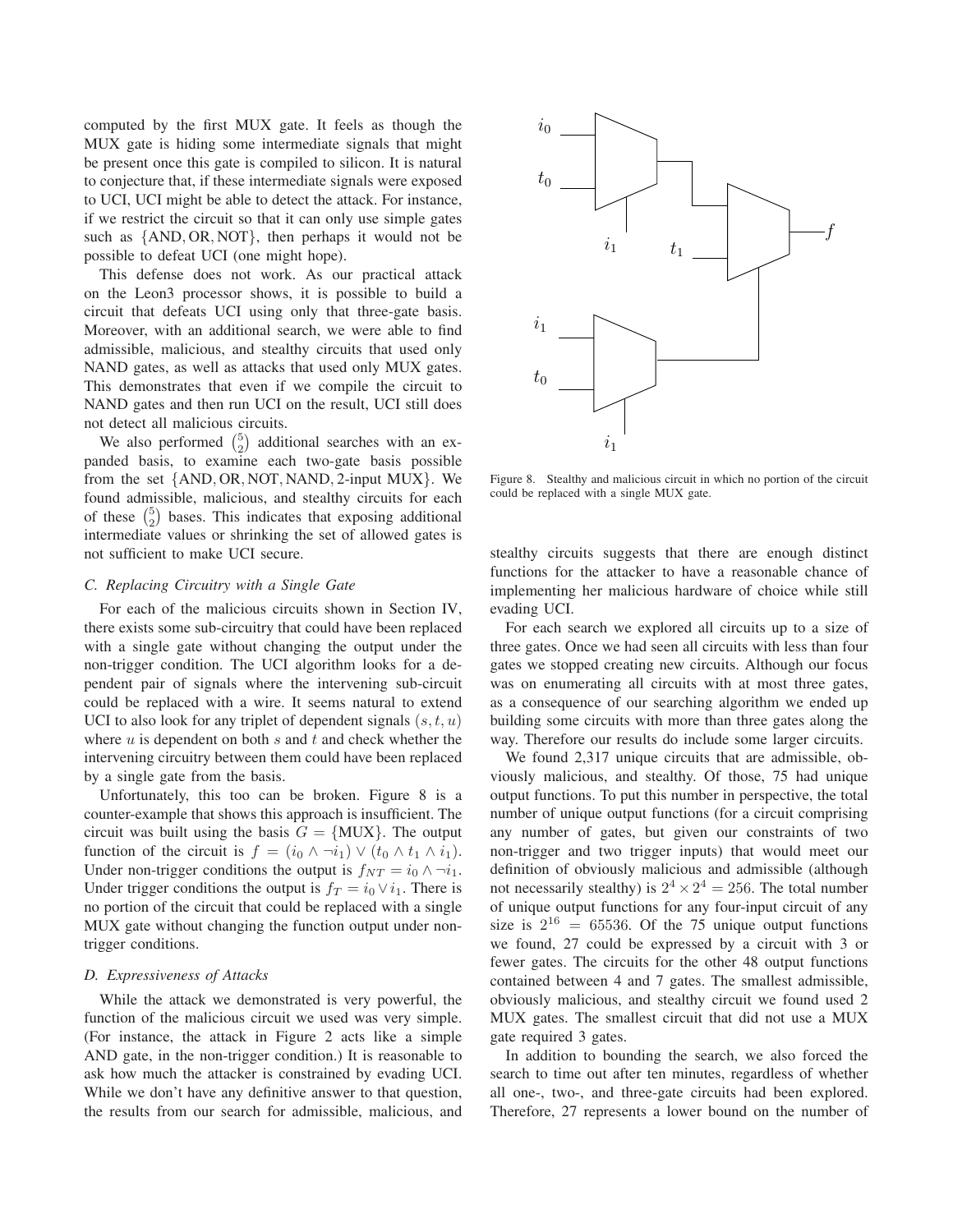unique output functions available when using up to three gates.

#### VI. DISCUSSION

Our experience working with UCI revealed a counterintuitive property of the algorithm. For a fixed circuit with a hidden attack, the chances that UCI detects the attack *decreases* as we increase the number of test cases in the test suite: the more thorough the test suite, the easier it becomes to defeat UCI.

To see why this is so, suppose we have a circuit that contains some malicious logic between signals s and t. Suppose there exists a single input  $x$  to the circuit that makes  $s$  and  $t$  non-equal and that doesn't fall into the trigger condition. For a reasonably complex circuit there will be thousands of non-trigger input configurations, not all of which will be used during design-time testing. If the input  $x$  is not found in the test suite, then UCI will (correctly) flag the logic between  $s$  and  $t$  as malicious. But if another test is added that does evaluate the circuit on input  $x$ , then there will now exist a test where  $s$  and  $t$  are non-equal and therefore UCI will (incorrectly) remove the flag, treating the circuit as benign. It is counter-intuitive, but we found that the number of false negatives (missed attacks) increases as one adds more test cases (and, conversely, the number of false positives decreases as the number of tests increases).

Of course, we must not lose sight of the bigger picture. The goal is to catch the malicious hardware by whatever means possible. Increasing the number of test cases increases the chances the attack is uncovered during traditional designtime testing. Each additional test case is an opportunity to detect that the hardware failed to behave as expected, so increasing the number of tests increases the effectiveness of design-time testing even as it decreases the effectiveness of UCI. In constructing malicious hardware, the attacker must walk a line between evading UCI and remaining hidden during design-time testing.

However, the  $n$ -bit trigger version of our practical attack demonstrates how the attacker may be reasonably confident of avoiding detection through design-time testing or UCI, regardless of the amount of testing conducted. This points to a larger challenge facing any UCI-like technique. Any malicious hardware detection scheme that uses test cases as its sole specification of correct behavior is working with an incomplete specification. It is impractical (and, in the case of a microprocessor, effectively impossible) for a test suite to exhaustively cover all possible test cases, and consequently a test suite provides only an incomplete specification of the intended behavior of the circuit. In the absence of a complete specification of the desired behavior, it is not clear how to define malicious behavior. (Given a complete specification, malicious behavior may be defined as any behavior falling outside the specification.)

Given this constraint, one approach for defending against malicious circuitry is to define a particular class of malicious hardware and then work to defend against that class. UCI implicitly defines one such class of circuits as the set of malicious circuits that will stay inactive during design-time testing. We were able to break UCI by finding malicious circuits that fall outside that class of circuits, i.e., by finding malicious circuits that are active during design-time testing but not detected by it. In short, our work demonstrates the class of malicious hardware UCI defends against is not comprehensive enough.

In general, the problem of malicious code detection is equivalent to the problem of proving the circuit is correct. The best solutions we have for tackling this problem at design time are exhaustive simulation and formal verification. However, with the current state of the art, neither of these techniques can feasibly be complete. Therefore, a challenge for any future work in the area of malicious hardware detection at design time is to clearly identify a class of malware to defend against and justify why this class is sufficient to capture every attack we might care about.

It is important to note that we made no attempt, nor do we claim, to define the class of all possible malicious circuits. We artificially imposed a significant constraint on our search for malicious circuits: in all of the attack circuits described in this paper, the input wires can be separated into trigger inputs and non-trigger inputs. Moreover, the definitions given in Section III consider only circuits where such a complete separation exists. We focused on this special class of circuits solely because it is easy to reason about algorithmically and it made it easier to find attacks. However, there is no reason to assume malicious backdoors will necessarily exhibit this separation in practice. Therefore, any proposed fix to the UCI algorithm or any future design-time algorithm for detecting malicious circuits should, like UCI, not assume that such a separation exists between trigger and non-trigger inputs.

### VII. RELATED WORK

There has been considerable prior research on methods for protecting against malicious hardware. We do not attempt to summarize all of that work here. Rather, our discussion of related work focuses on research involving the designtime insertion or detection of malicious hardware. There are other possible points along the hardware life-cycle where malicious logic could be inserted or detected (for example, the fabrication and supply chain stages [5]–[13]), but in this paper we focus on the RTL-level design stage, as that is the target of the UCI algorithm. Other stages have very different properties and constraints.

We first present attack-oriented research, then cover research on defense mechanisms, and lastly, highlight formal methods that may be applicable to the design-time attack model.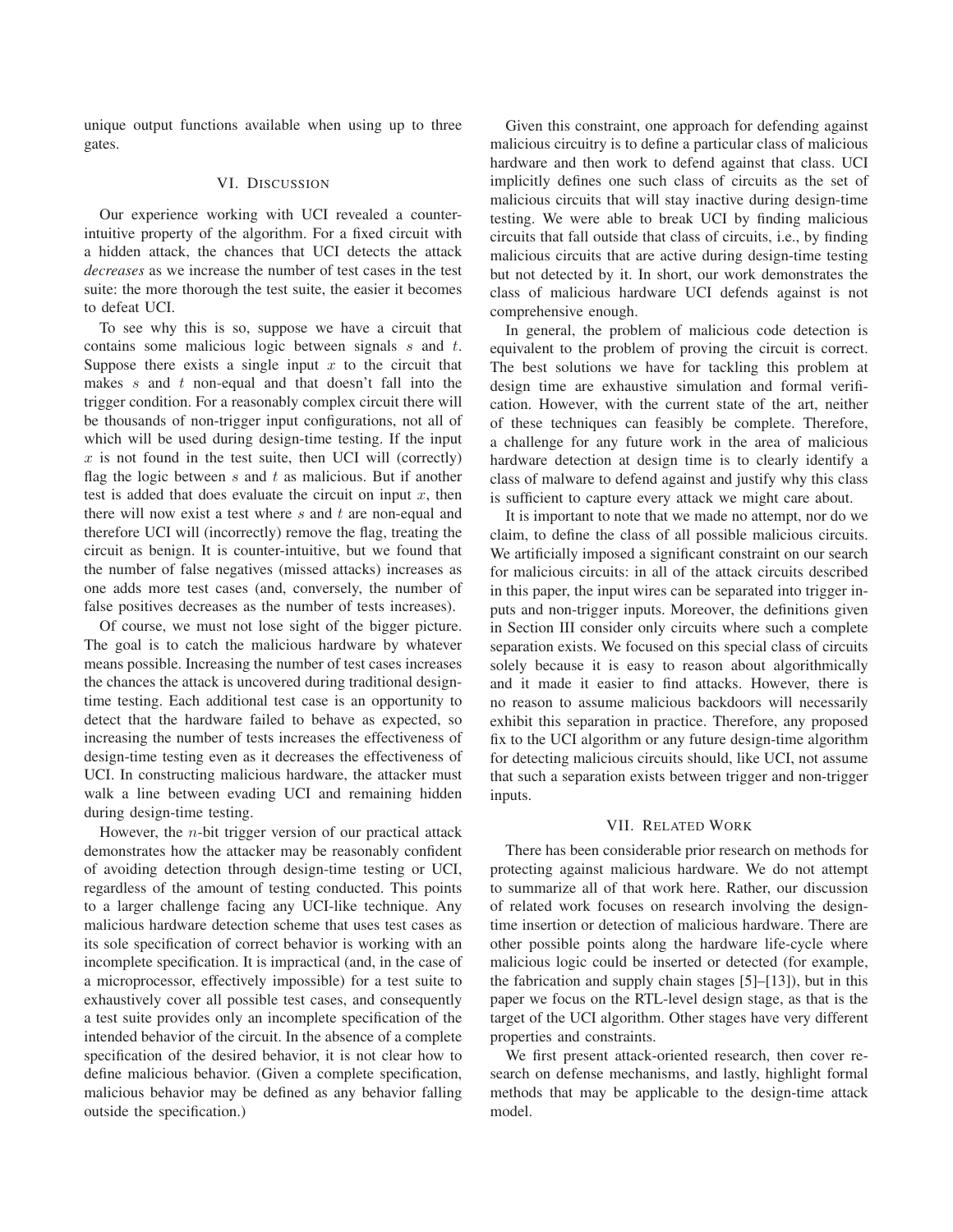### *A. Hardware Attacks*

Hadzic et al. were the first to look at what hardware attacks might look like and what they could do [14]. They specifically targeted FPGAs, showing it is possible to add malicious logic to the FPGA's configuration file that would short-circuit wires, driving them with logic high values. A wire with multiple high drivers increases the device's current draw, possibly causing the destruction of the device through overheating or wear-out failures. Hadzic et al. also proposed both a change to the FPGA architecture and a configuration analysis tool that would defend against the proposed attacks.

Agrawal et al. describe three attacks on RSA hardware as a part of a larger paper describing a defense against supplychain attacks [15]. One of their attacks uses a built-in counter that shuts down the RSA hardware after a prescribed number of clock cycles. The other two attacks use a comparison based trigger that contaminates the results of the RSA hardware when activated. These attacks show that targeted hardware attacks can have a small footprint in terms of circuit area, power, and coding effort required.

The Illinois Malicious Processor (IMP) by King et al. [1] is the first work to propose the idea of malicious hardware being used as a support mechanism for attack software. These hardware security vulnerabilities, inserted during design time, are termed footholds. Since footholds can be introduced without changing many lines of code and without much effect on the rest of the design, they can be difficult to detect using conventional means or side-channel analysis. IMP demonstrates two attacks in particular: unauthorized memory access, which allows user processes to access restricted memory addresses, and shadow mode, where the processor executes in a special, hidden mode. As a part of IMP, King et al. showed how malicious software services can leverage the inserted footholds to escalate privileges, circumvent the login process, or steal passwords. In followon work, Hicks et al. [2] reimplemented the attacks and verified that the attacked hardware passed SPARCv8 certification tests.

Jin et al. developed eight attacks on the staged military encryption system codenamed Alpha [16]. The attacks corrupted four different units and three of the data paths of the encryption system. The eight attacks ranged in area overhead from less than 1% to almost 7% while still managing to pass design-time testing. The results highlight the risk of small, buried, but powerful attacks.

### *B. Defenses to Hardware Attacks*

Research on detecting and defending against malicious hardware can be categorized into purely design-time methods and methods that involve a run-time aspect.

*1) Design Time:* Huffmire et al. study how to integrate untrusted IP cores with trusted IP cores by enabling architects to restrict communication between IP cores. They propose using areas of dead logic (moats) around each IP core and a verifiable inter-module communication philosophy (drawbridges) [17]. This approach ensures that no trusted IP core is contaminated or spied upon by an untrusted IP core, not even over a side channel. Because UCI and moats and drawbriges attempt to solve different problems, our attacks on UCI do not affect moats and drawbridges.

*2) Run Time:* Waksman et al. propose TrustNet and DataWatch [18]. Instead of preventing the inclusion of malicious circuits during design time as UCI attempts to do, TrustNet and DataWatch attempt to suppress malicious behavior during run time. The goal of TrustNet and DataWatch is to prevent untrusted hardware units in a processor's core pipeline from leaking information (i.e., producing too much output information) or stopping the flow of information (i.e., producing too little output information). For each input value to an untrusted pipeline stage, the pipeline stages before and after the untrusted stage determine if the output produced by the untrusted stage contains exactly the expected amount of information (e.g., when multiplying two 32-bit operands, was the result precisely 64 bits wide?). Because only the amount of output data is checked, TrustNet and DataWatch fail to detect incorrect output values of the correct width. Consequently, TrustNet and DataWatch are vulnerable to malicious backdoors that tamper with the results of computations without affecting the size of those results, so both TrustNet and DataWatch and UCI can be defeated if the attacker chooses the backdoor appropriately.

### *C. Formal Analysis of Hardware*

Hardware, due to its limited resources and cycle-based behavior is generally quite amenable to formal analysis. Currently, the majority of research on formal methods, as applied to hardware, focuses on verifying that the hardware faithfully implements a given specification.

Model checking is one formal verification technique that verifies the behavior of a hardware design satisfies a set of properties, which are specified using temporal logic formulas [19], [20]. The verification is done through a bounded exhaustive search of the design state space. However, model checking is limited in its ability to scale to complex designs due to the size of the state space to be explored, which is exponential in the size of the state [21]. One approach that partly addresses the state-space explosion problem is to apply model checking to an abstract model of the processor [22], but many challenges remain.

Another formal verification technique is to develop a proof that an abstract model of the processor behaves as prescribed by the given specification [23]–[28]. The proof may be developed by hand and verified by a checker, or developed interactively with a theorem prover.

Given sufficient time, computational power, and a complete specification, formal verification techniques can be a powerful tool for detecting malicious circuits. Even without unlimited resources or a complete specification, defenders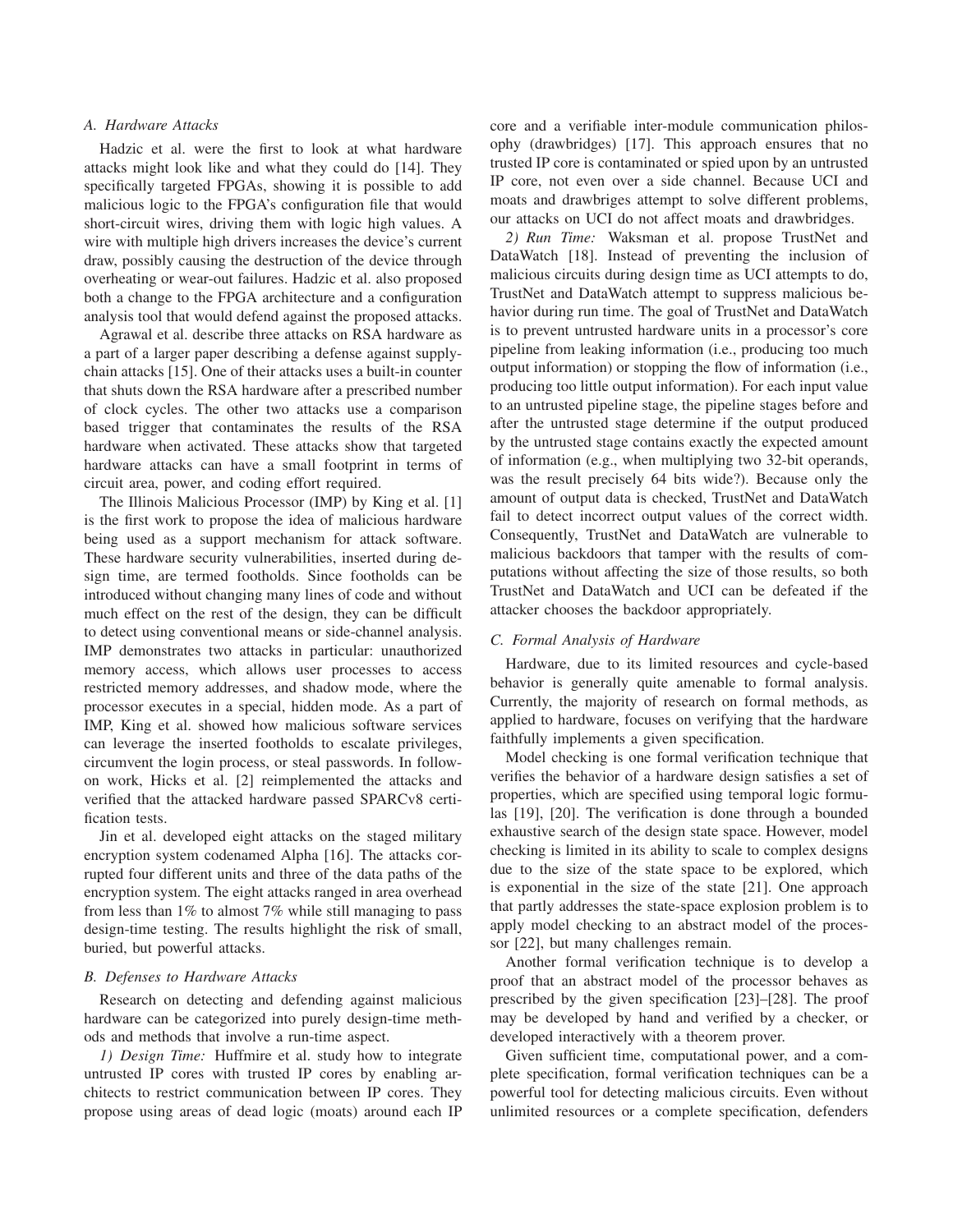might reasonably apply formal methods to the problem of detecting malicious backdoors in processors. It is possible to apply formal verification to only certain security-critical modules of the processor. If these modules are simple enough that a complete specification can be written for them, it may be possible to fully formally verify such modules, thereby assuring they are free of backdoors. For instance, it would have been possible to detect our backdoor from Section IV by formally verifying the logic for when to transition to supervisor mode without full formal verification of the entire processor. The use of formal verification is not guaranteed to detect all malicious backdoors, but it might make it harder for an attacker to successfully evade detection.

## VIII. CONCLUSION

We demonstrate an attack against UCI, a recently proposed algorithm for malicious hardware detection. UCI attempts to detect malicious hardware inserted at design time by identifying pairs of dependent signals in the source code that could seemingly be replaced by a wire without affecting the outcome of any test cases. Experiments show that it is possible to build malicious circuits in which no two dependent signals are always equal during design-time testing, yet where the circuit exhibits hidden behavior upon receiving a special input, called the trigger input. Using these circuits, we implement a malicious backdoor in the Leon3 processor that UCI is unable to detect. The attack allows a user-level program, with knowledge of the secret trigger, to enter supervisor mode, bypassing any OS-level checks. This work demonstrates that detecting malicious backdoors in hardware remains an open problem and suggests that it may not be easy to devise a reliable algorithm for detecting such attacks.

### IX. ACKNOWLEDGMENT

We thank our shepherd Kevin Fu for his guidance and we thank the anonymous reviewers for their feedback and suggestions. This research was funded in part by National Science Foundation grants CCF 0811268, CNS 0953014, and CCF 0424422 and by AFOSR MURI grant FA9550- 09-01-0539. Any opinions, findings, conclusions or recommendations expressed in this paper are solely those of the authors.

#### **REFERENCES**

- [1] S. T. King, J. Tucek, A. Cozzie, C. Grier, W. Jiang, and Y. Zhou, "Designing and implementing malicious hardware," in *Proceedings of the First USENIX Workshop on Large-Scale Exploits and Emergent Threats (LEET)*, 2008, pp. 1–8.
- [2] M. Hicks, M. Finnicum, S. T. King, M. M. K. Martin, and J. M. Smith, "Overcoming an untrusted computing base: Detecting and removing malicious hardware automatically," in *Proceedings of the 2010 IEEE Symposium on Security and Privacy*, 2010, pp. 159–172.
- [3] J. Markoff, "Old trick threatens the newest weapons," *The New York Times*, p. D1, October 27 2009.
- [4] S. Adee, "The hunt for the kill switch," *IEEE Spectrum*, vol. 45, no. 5, pp. 34–39, 2008.
- [5] B. Gassend, D. Clarke, M. van Dijk, and S. Devadas, "Silicon physical random functions," in *Proceedings of the 9th ACM Conference on Computer and Communications Security*, 2002, pp. 148–160.
- [6] B. Moyer, "A PUF piece: Revealing secrets buried deep within your silicon," *EE Journal*, January 24 2011, http://www.techfocusmedia.net/archives/articles/20110124 puf/.
- [7] D. Du, S. Narasimhan, R. S. Chakraborty, and S. Bhunia, "Self-referencing: a scalable side-channel approach for hardware trojan detection," in *12th International Conference on Cryptographic Hardware and Embedded Systems (CHES)*. Springer-Verlag, 2010.
- [8] Y. Jin and Y. Makris, "Hardware trojan detection using path delay fingerprint," in *IEEE International Workshop on Hardware-Oriented Security and Trust*, 2008.
- [9] R. Rad, M. Tehranipoor, and J. Plusquellic, "Sensitivity analysis to hardware trojans using power supply transient signals," in *IEEE International Workshop on Hardware-Oriented Security and Trust*, 2008.
- [10] T. Kean, D. McLaren, and C. Marsh, "Verifying the authenticity of chip designs with the designtag system," in *IEEE International Workshop on Hardware-Oriented Security and Trust*, 2008.
- [11] A. Das, G. Memik, J. Zambreno, and A. Choudhary, "Detecting/preventing information leakage on the memory bus due to malicious hardware," in *Design, Automation & Test in Europe*, 2010.
- [12] M. Potkonjak, "Synthesis of trustable ICs using untrusted CAD tools," in *Design Automation Conference (DAC)*. ACM/IEEE, 2010.
- [13] U. Rührmair, F. Sehnke, J. Sölter, G. Dror, S. Devadas, and J. Schmidhuber, "Modeling attacks on physical unclonable functions," in *Proceedings of the 17th ACM Conference on Computer and Communications Security*, 2010.
- [14] I. Hadžić, S. Udani, and J. M. Smith, "FPGA Viruses," in *Proceedings of the 9th International Workshop on Field-Programmable Logic and Applications*. Springer, 1999.
- [15] D. Agrawal, S. Baktir, D. Karakoyunlu, P. Rohatgi, and B. Sunar, "Trojan detection using IC fingerprinting," in *Proceedings of the 2007 IEEE Symposium on Security and Privacy*, 2007, pp. 296–310.
- [16] Y. Jin, N. Kupp, and Y. Makris, "Experiences in hardware trojan design and implementation," *IEEE International Workshop on Hardware-Oriented Security and Trust*, 2009.